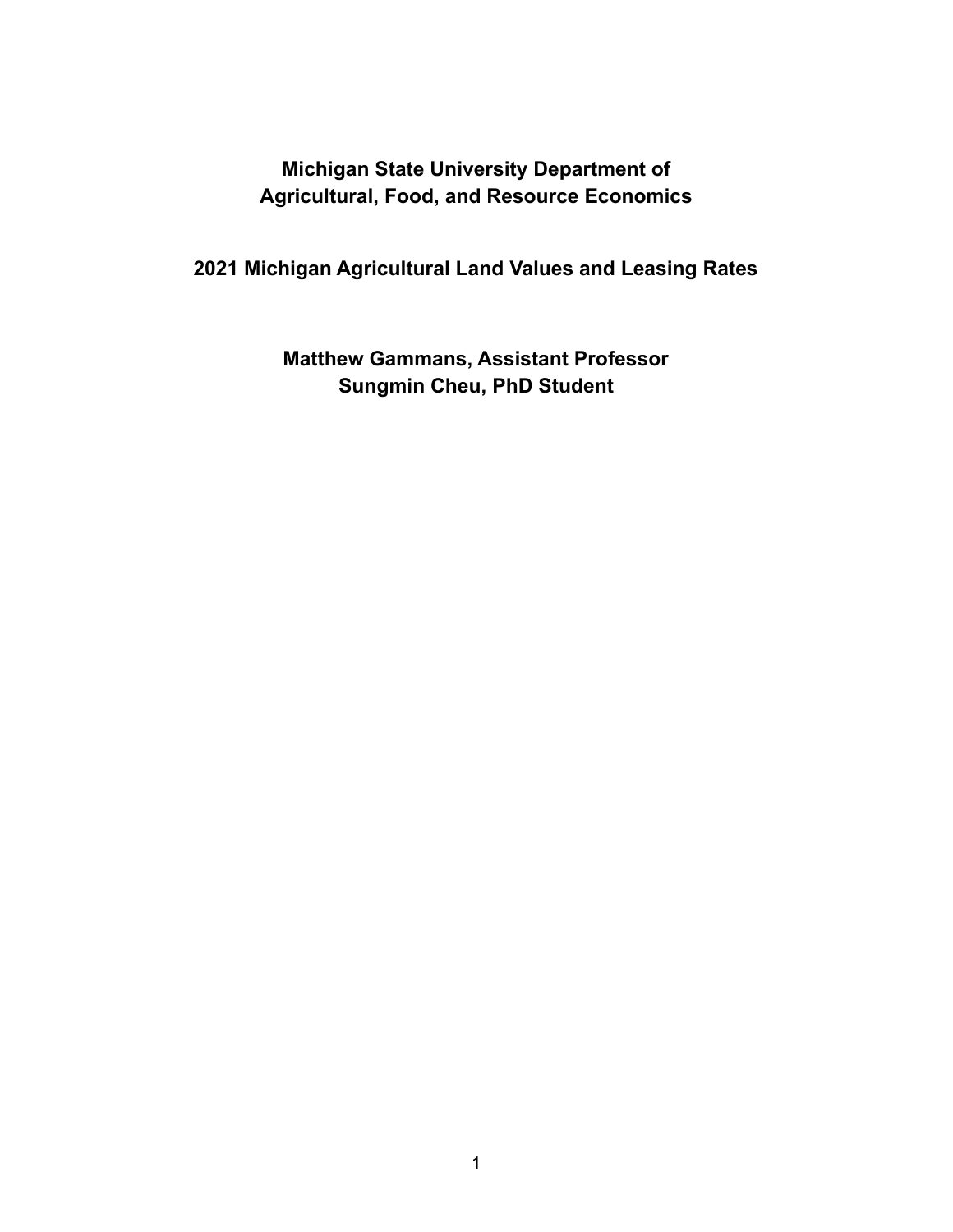Michigan State University (MSU) has collected information on land values since 1991 using a mail survey of appraisers, lenders and others involved in Michigan agriculture. The goal of the MSU study is to provide information on the value of land based on agricultural and nonagricultural use. The survey also collects information on land leasing and rental rates. This report contains the results for the MSU land value survey conducted in the summer and fall of 2021. Results reveal that average land prices and rental rates for many categories of agricultural land have increased from 2019. We compare the results of the survey to a large database of observed transactions of agricultural land and generally find similar values between survey responses and observed transactions.

Survey responses were collected through two channels: a mailed survey and an online survey. In June, the survey was mailed to 490 potential respondents. Contact information was obtained from membership lists of the Farm Managers and Rural Appraisers Association, Michigan Agricultural Lenders, County Equalization Directors in Michigan, and members of the Farm Bureau Advisory Committees on feed grains, oil seeds, wheat, dry beans and sugar beets. An online version of the survey was made available in October and distributed through MSU Extension and Michigan Farm News.

The mailed survey generated a total of 25 responses, while the identical online survey generated additional 22 responses. Given the relatively low response rate, we obtained transaction data on Michigan agricultural land sales for the period 2020-2021. This data was purchased from AcreValue and includes all public sales of agricultural land in Michigan for parcels larger than 25 acres. We analyze this data and largely confirm the primary takeaways of the survey analysis.

## *Survey Results*

The survey received 47 responses from stakeholders geographically dispersed across the state. Figure 1 shows the number of responses from each of three broad regions of Michigan. Districts 1 through 4, 5 and 6, and 7 through 9, were aggregated for the purpose of reporting. This is necessary as some districts received very few responses.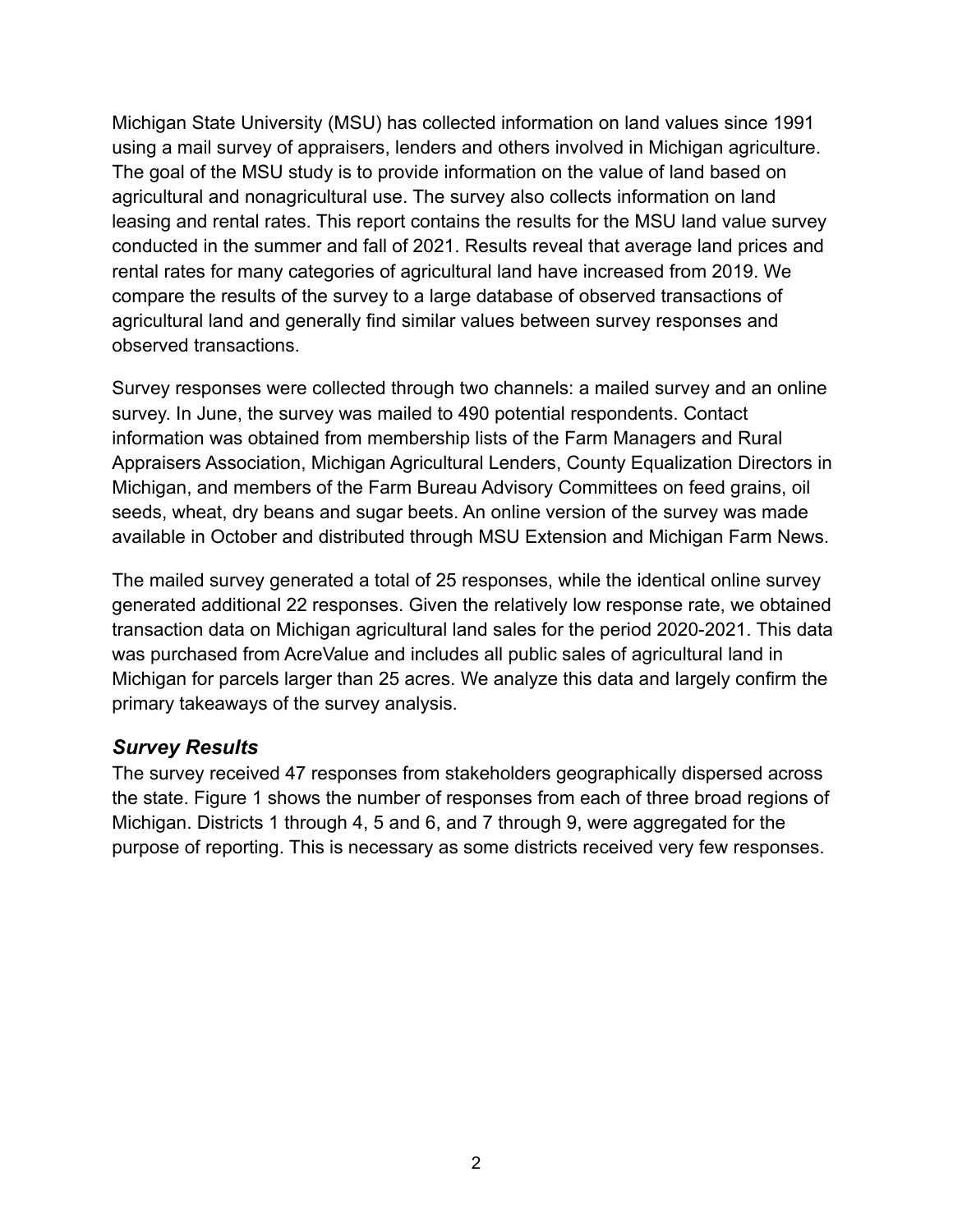

**Figure 1: Map of Agricultural Districts**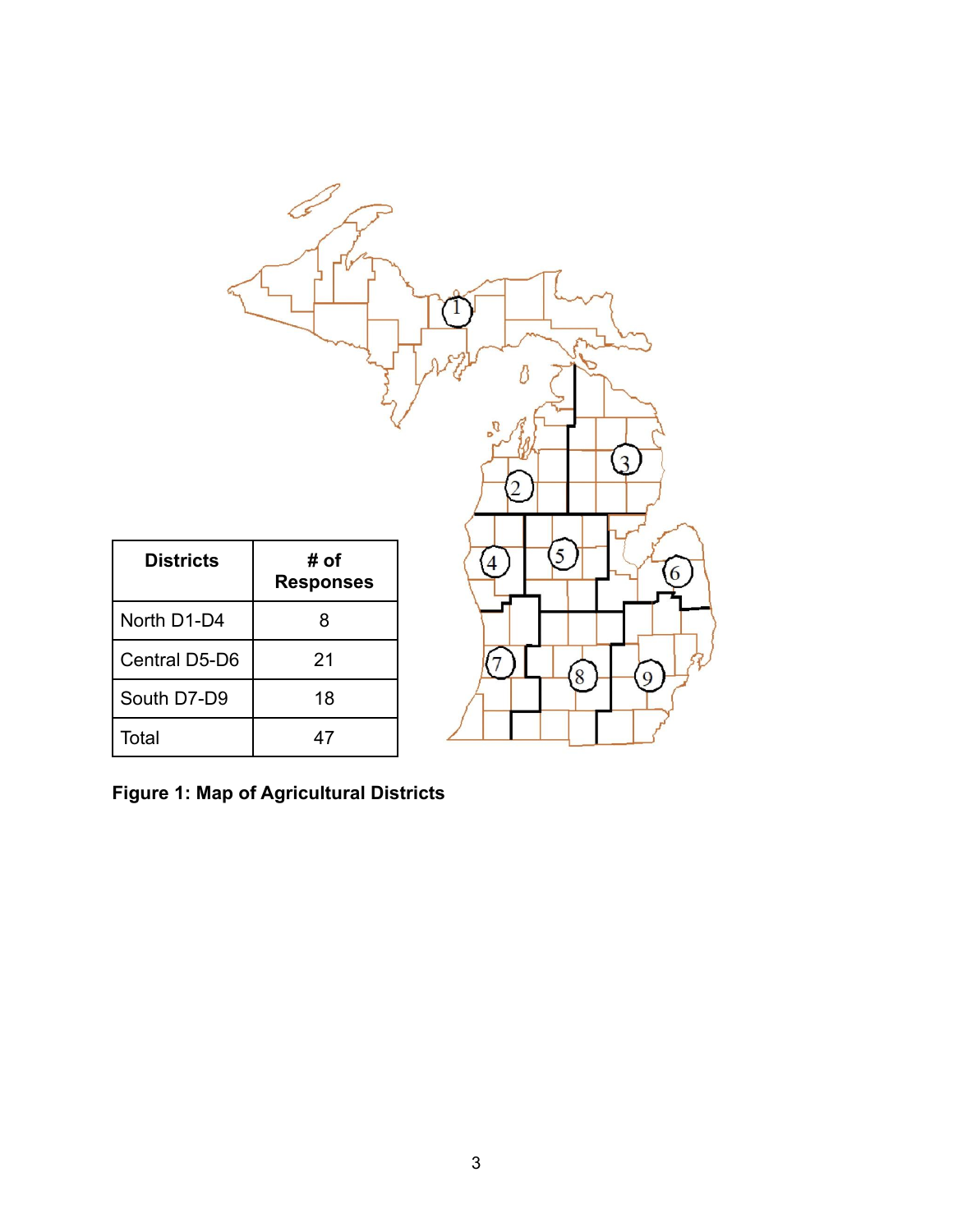Table 1 shows average land values for various crops for each of the nine agricultural districts. We find the highest land values for field crops in the southwest region followed by the "Thumb" part of the state. The premium for tiled land-- a key driver of land value in field crops-- varies considerably across regions, ranging from about \$700/acre in the northern portion of the state to over \$1,500/acre in the central portion. The premium for irrigation was around \$1,100/acre across the state when compared to tiled field cropland.

|              | Land Type                                                              |       |                   |           |  |  |  |  |  |
|--------------|------------------------------------------------------------------------|-------|-------------------|-----------|--|--|--|--|--|
| Region       | <b>Field Crop Tiled</b><br>Irrigated<br><b>Field Crop</b><br>Non-tiled |       | <b>Sugar Beet</b> |           |  |  |  |  |  |
|              | \$/acre                                                                |       |                   |           |  |  |  |  |  |
| Michigan     | 5,218                                                                  | 3,809 | 6,333             | 6,550     |  |  |  |  |  |
| District 1-4 | 3,233                                                                  | 2,567 | <b>NA</b>         | <b>NA</b> |  |  |  |  |  |
| District 5-6 | 5,223                                                                  | 3,665 | 6,250             | 6,550     |  |  |  |  |  |
| District 7-9 | 5,669                                                                  | 4,238 | 6,541             | <b>NA</b> |  |  |  |  |  |

**Table 1. Michigan Average Agricultural Land Values, 2021**

Note: Results were only reported when a minimum of three responses were received. Results with less than three cases are denoted "NA" in the table.

Table 2 displays the average reported share of leased land that is subject to various leasing agreements. Across Michigan, cash rent without a bonus is the predominant agreement form. Table 3 provides average rents across the state. Statewide, average reported cash rents is \$140/acre, with values ranging from \$97/acre in the northern region to \$159/acre in the southern region (districts 7-9).

**Table 2. Types of lease agreements used**

| Region       | Cash Rent | Cash Rent with Bonus | <b>Share Rent</b> |
|--------------|-----------|----------------------|-------------------|
|              | $\%$      | $\%$                 | $\%$              |
| Michigan     | 81.2      | 7.2                  | 11.6              |
| District 1-4 | 100.0     | 0.0                  | 0.0               |
| District 5-6 | 77.1      | 10.8                 | 12.1              |
| District 7-9 | 80.9      | 4.6                  | 14.4              |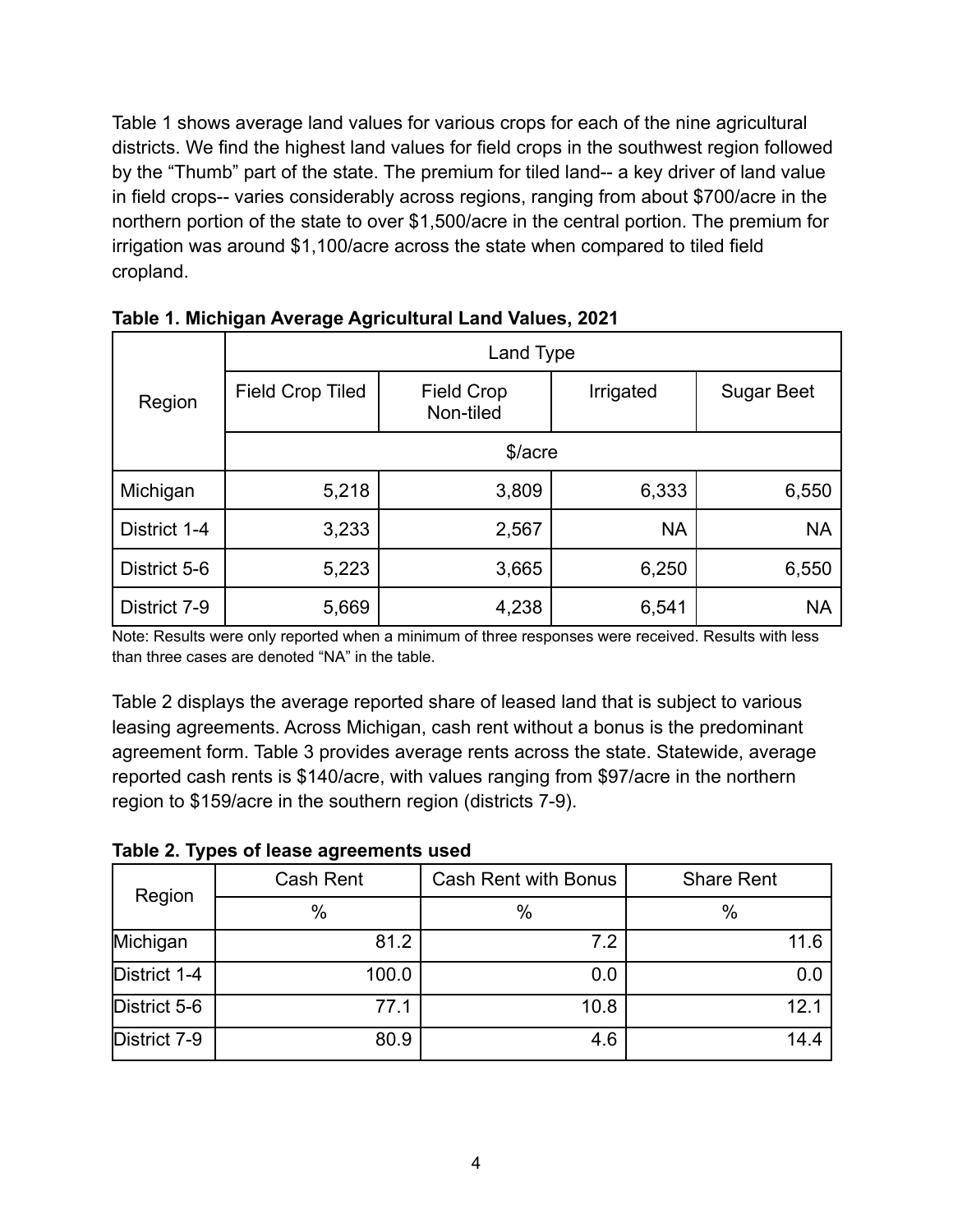| Region       | <b>Cash Rent</b><br>without Bonus | <b>Cash Rent with Bonus</b> | Cash Bonus |
|--------------|-----------------------------------|-----------------------------|------------|
|              | \$/acre                           | \$/acre                     | \$/acre    |
| Michigan     | 140                               | 141                         | 42         |
| District 1-4 | 97                                | <b>NA</b>                   | <b>NA</b>  |
| District 5-6 | 142                               | 156                         | 48         |
| District 7-9 | 159                               | 127                         | <b>NA</b>  |

**Table 3. Cost of leased agricultural land by arrangement type**

Note: Results were only reported when a minimum of three responses were received. Results with less than three cases are denoted "NA" in the table.

The survey asked respondents to report on the land value premium for land that is certified organic, transitional, or enrolled in the Michigan Agriculture Environmental Assurance Program (MAEAP). All of these certifications require practices that are typically associated with improved soil health, such as cover cropping, limited tilling, and crop rotation. Respondents were asked to report a "typical" premium value, as well as a "high" and "low" value. Table 4 shows median response values for the typical, high, and low premiums of each of these programs. The median is used (rather than the mean) as some responses reported unrealistically high outlier premium values.

While typical premium values of certified organic farmland is reported to be \$25/acre, responses varied considerably. Most respondents reported no premium for transitional or MAEAP land. For the high premium category, the median response was \$175/acre for organic, \$150/acre for transitional, and \$25/acre for MAEAP.

|              | <b>Typical Premium</b> | <b>High Premium</b> | Low Premium |  |
|--------------|------------------------|---------------------|-------------|--|
| Program      | \$/acre                | \$/acre             | \$/acre     |  |
| Organic      | 25                     | 175                 | 50          |  |
| Transitional | U                      | 150                 |             |  |
| <b>MAEAP</b> | 0                      | 25                  |             |  |

**Table 4: Premium Values for Organic, Transitional, and MAEAP**

Table 5 summarizes non-agricultural use value of undeveloped land in Michigan. As expected, commercial or industrial use land is valued highest at \$24,870/acre on average followed by residential use (\$8,992/acre) and recreational use (\$3,596/acre). In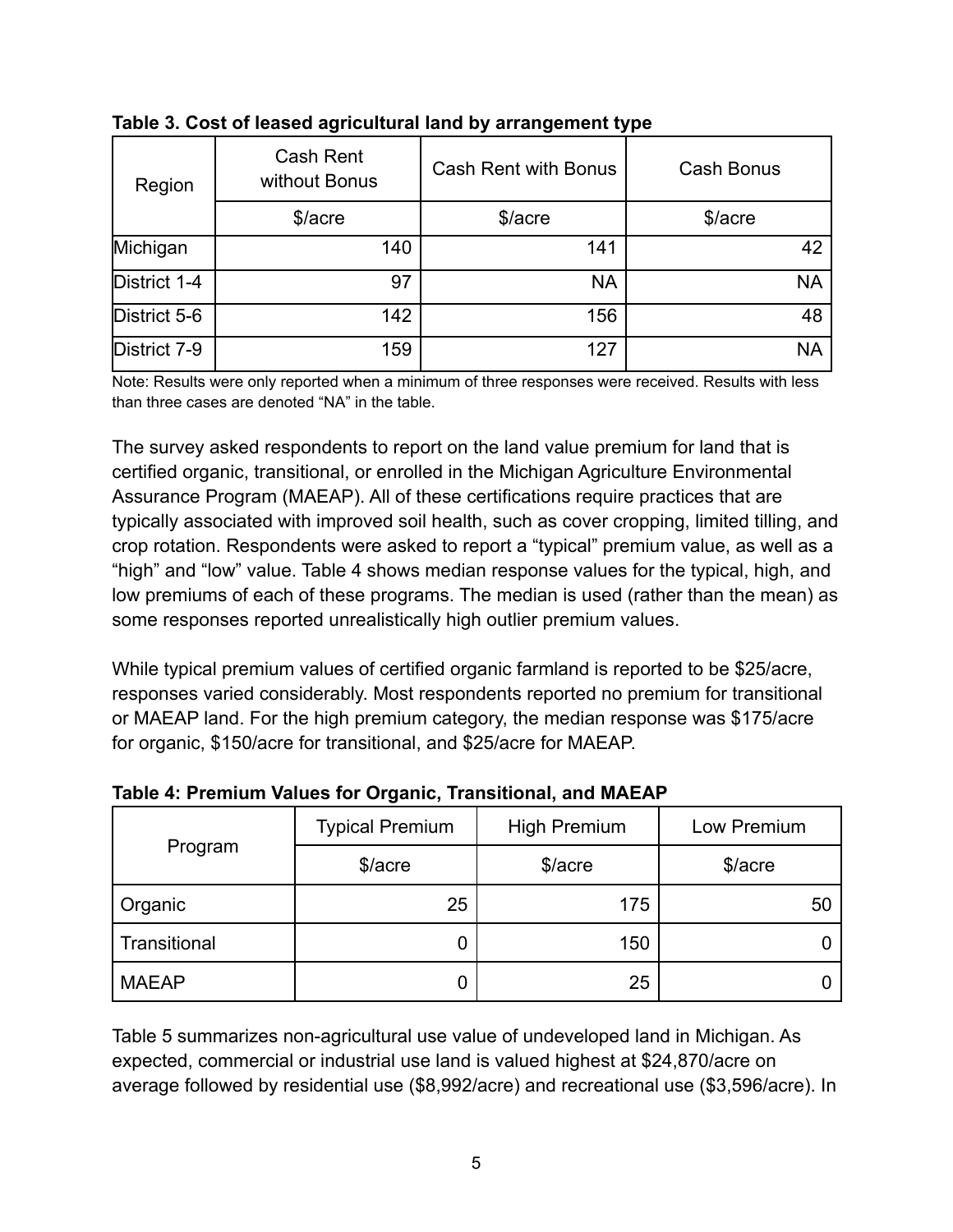general, we find highest values of non-agricultural use value in the southern and mid-east part of the state.

| Region       | Residential | Commercial/Industrial | Recreational |  |
|--------------|-------------|-----------------------|--------------|--|
|              | \$/acre     | \$/acre               | \$/acre      |  |
| Michigan     | 8,992       | 24,870                | 3,596        |  |
| District 1-4 | 2,667       | <b>NA</b>             | <b>NA</b>    |  |
| District 5-6 | 6,986       | 14,000                | 3,773        |  |
| District 7-9 | 14,222      | 41,175                | 4,088        |  |

**Table 5: Non-agricultural Use Value of Undeveloped Land**

Note: Results were only reported when a minimum of three responses were received. Results with less than three cases are denoted "NA" in the table.

The survey asked respondents about their perception of the importance of various agronomic factors that affected the farmland values in Michigan. Agronomic factors included tillage, irrigation, soil, topography, and production practices and they were rated on a scale from 1 to 5, 1 being 'not important' and 5 being 'very important'.

As shown below in Table 6, across the state, topography factors including terrain and continuity of parcels and yield history were considered the most important factors to affect the farmland value. At the same time, tileage, crop rotation, and soil testing were also shown to be important factors. On the other hand, no-till practices and irrigation were considered relatively less crucial factors for farmland valuation.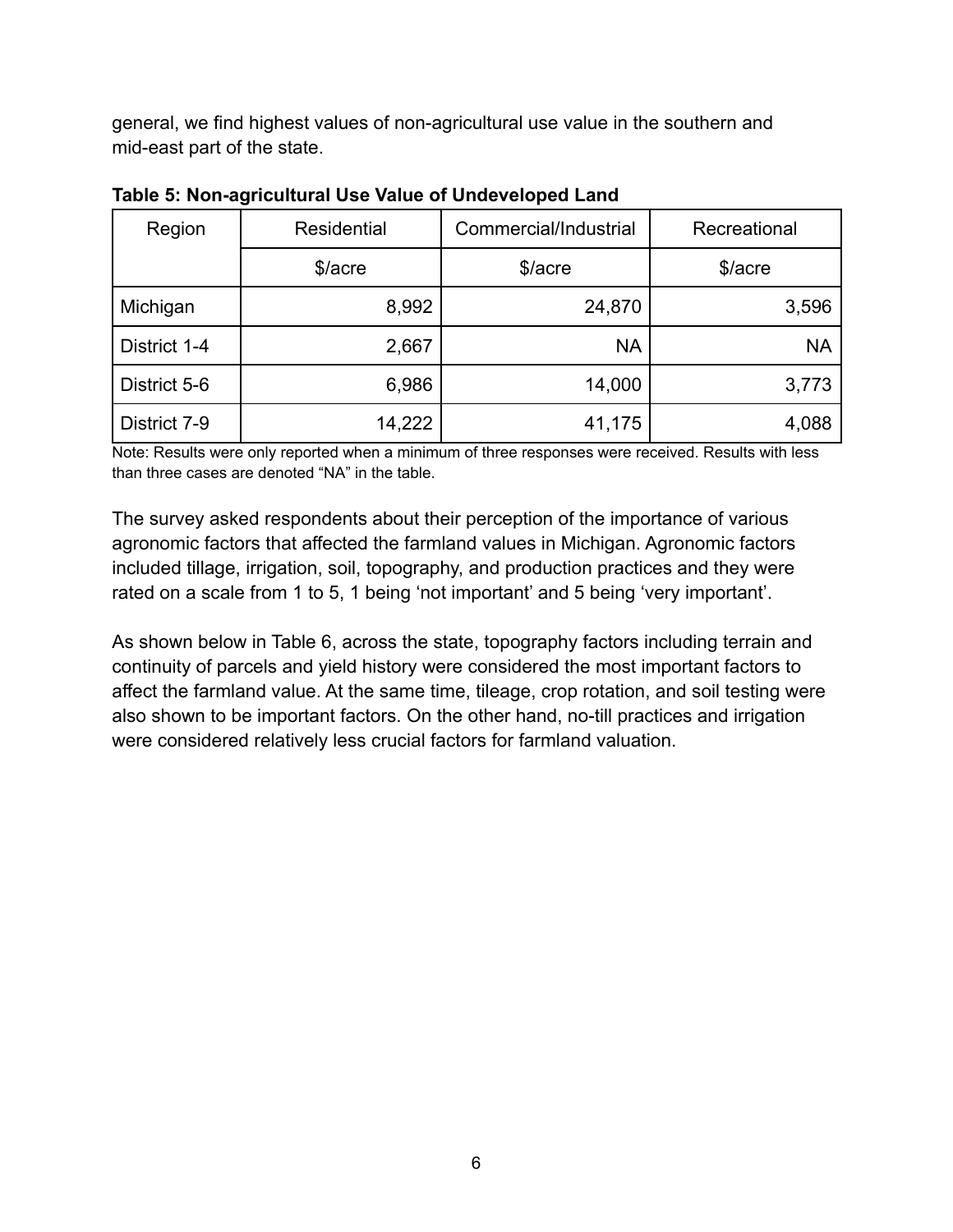|                            |                                 |                   |                 | Soil    |            | Topography    |                   |                  | <b>Production Practices</b> |     |
|----------------------------|---------------------------------|-------------------|-----------------|---------|------------|---------------|-------------------|------------------|-----------------------------|-----|
| Region                     | Tile-<br>Irriga-<br>tion<br>age | <b>NRCS</b><br>PI | Soil<br>Testing | Terrain | Continuity | Cover<br>Crop | <b>No</b><br>till | Crop<br>Rotation | Yield<br>History            |     |
| <b>Average Score</b>       |                                 |                   |                 |         |            |               |                   |                  |                             |     |
| Michigan                   | 3.7                             | 3.0               | 3.1             | 3.4     | 3.8        | 4.1           | 3.3               | 2.9              | 3.6                         | 3.9 |
| <b>District</b><br>$1 - 4$ | 4.1                             | 2.4               | 2.6             | 3.9     | 4.3        | 4.5           | 3.5               | 3.0              | 3.8                         | 3.5 |
| <b>District</b><br>$5-6$   | 3.3                             | 2.6               | 3.1             | 3.4     | 3.7        | 4.2           | 3.5               | 2.9              | 3.6                         | 3.8 |
| <b>District</b><br>$7-9$   | 3.9                             | 3.6               | 3.2             | 3.3     | 3.7        | 3.9           | 3.0               | 2.8              | 3.5                         | 4.0 |

**Table 6: Importance of Agronomic Factors**

Note1: Response scale was 1=not important, 2=somewhat unimportant, 3=neutral, 4=somewhat important, 5=very important.

Note2: NRCS PI indicates Productivity Index provided by the Natural Resources Conservation Service.

Table 7 and Table 8 display the importance of other agricultural factors affecting farmland value. Expansion by farmers is considered to be an important factor increasing demand. Also, prices for grain and inputs are considered critical factors as they can directly affect the cash flow generated from farm operation. On the other hand, we find the price of fruits to be less important. Government programs are viewed as less significant factors, with importance ranging from 2.4 to 3.3 across the state.

| Region       |                         | <b>Government Programs</b> |                 |             |                  |  |  |  |
|--------------|-------------------------|----------------------------|-----------------|-------------|------------------|--|--|--|
|              | Expansion<br>by Farmers | Conservation               | Ag<br>Commodity | Energy/Fuel | Carbon<br>Market |  |  |  |
|              | <b>Average Score</b>    |                            |                 |             |                  |  |  |  |
| Michigan     | 4.1                     | 2.7                        | 3.3             | 3.0         | 2.4              |  |  |  |
| District 1-4 | 4.1                     | 2.7                        | 2.8             | 2.8         | 3.0              |  |  |  |
| District 5-6 | 4.0                     | 2.8                        | 3.4             | 2.9         | 2.1              |  |  |  |
| District 7-9 | 4.3                     | 2.6                        | 3.4             | 3.2         | 2.4              |  |  |  |

**Table 7: Importance of Economic and Policy Factors**

Note: Response scale was 1=not important, 2=somewhat unimportant, 3=neutral, 4=somewhat important, 5=very important.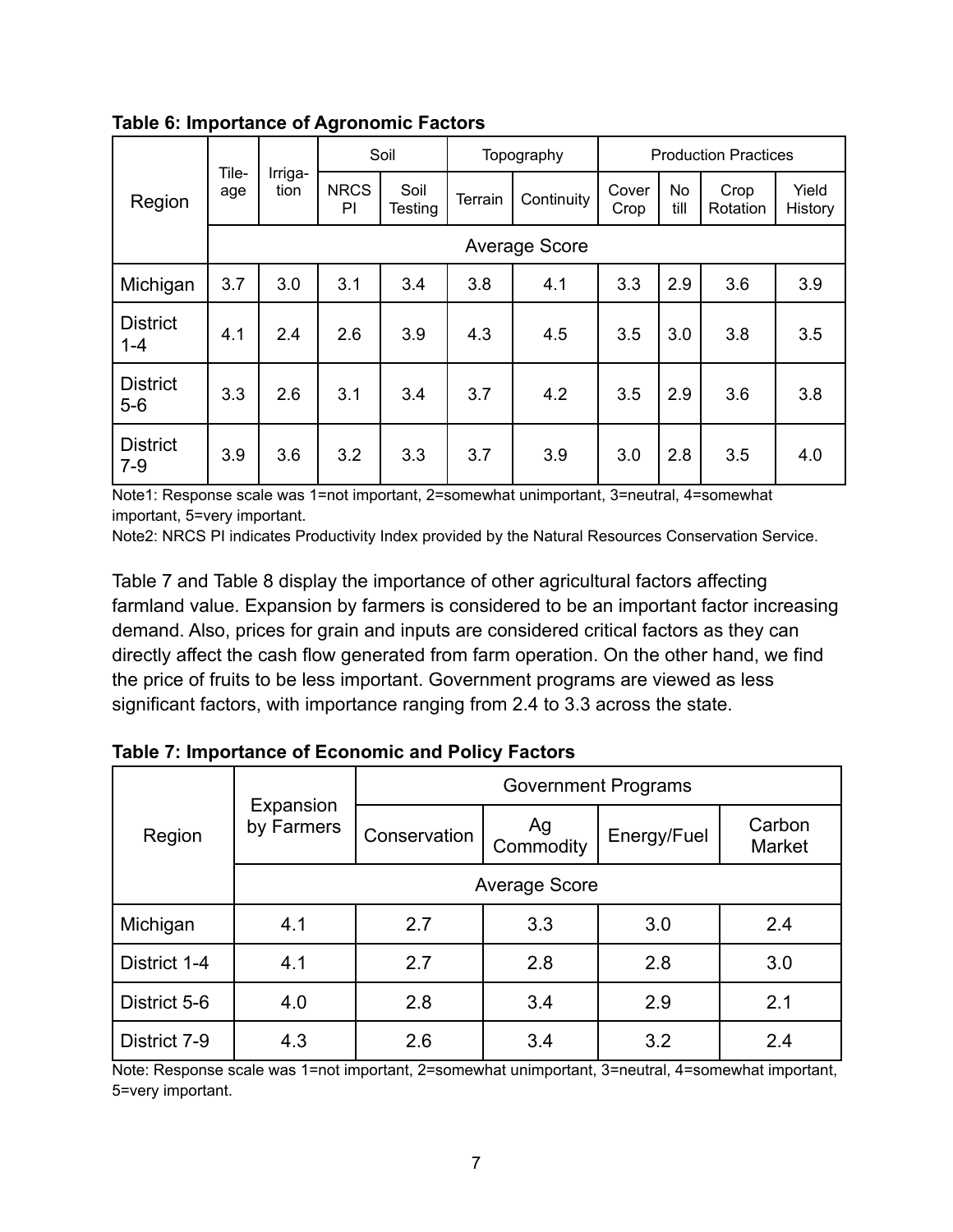|              | Prices |                      |             |           |       |  |  |  |  |
|--------------|--------|----------------------|-------------|-----------|-------|--|--|--|--|
| Region       | Grain  | Input                | <b>Milk</b> | Livestock | Fruit |  |  |  |  |
|              |        | <b>Average Score</b> |             |           |       |  |  |  |  |
| Michigan     | 4.1    | 3.9                  | 3.3         | 3.5       | 2.1   |  |  |  |  |
| District 1-4 | 4.2    | 4.2                  | 3.2         | 4.0       | 2.2   |  |  |  |  |
| District 5-6 | 4.3    | 4.0                  | 3.5         | 3.7       | 1.6   |  |  |  |  |
| District 7-9 | 4.0    | 3.7                  | 3.2         | 3.1       | 2.5   |  |  |  |  |

**Table 8: Importance of Agricultural Prices**

Note: Response scale was 1=not important, 2=somewhat unimportant, 3=neutral, 4=somewhat important, 5=very important.

In Table 9 we report responses on the importance of various non-agricultural factors. Among different factors, interest rates and home sites received the highest scores and other factors are generally considered less important.

| Region                     | <b>Interes</b><br>t Rates | Home<br><b>Sites</b> | Fishing<br>Access | Hunting<br>Access | Develop-<br>ment     | Ranch-<br>ettes | Wood<br>Lots | Water<br>Access | Energy<br>Price |
|----------------------------|---------------------------|----------------------|-------------------|-------------------|----------------------|-----------------|--------------|-----------------|-----------------|
|                            |                           |                      |                   |                   | <b>Average Score</b> |                 |              |                 |                 |
| Michigan                   | 4.2                       | 3.8                  | 2.0               | 3.3               | 1.9                  | 2.8             | 2.9          | 3.0             | 2.9             |
| <b>District</b><br>$1 - 4$ | 3.9                       | 4.0                  | 2.3               | 3.9               | 2.1                  | 2.6             | 3.6          | 3.5             | 3.3             |
| <b>District</b><br>$5-6$   | 4.4                       | 3.6                  | 1.8               | 2.9               | 1.7                  | 2.5             | 2.1          | 2.4             | 2.6             |
| <b>District</b><br>$7-9$   | 4.1                       | 3.9                  | 2.1               | 3.4               | 2.1                  | 3.1             | 3.4          | 3.4             | 2.9             |

**Table 9: Importance of Non-Agricultural Factors**

Note: Response scale was 1= not important, 2=somewhat unimportant, 3=neutral, 4=somewhat important, 5= very important.

## *Analysis of Land Sales Data*

We use a database of agricultural land sales from 2020 and 2021 for agricultural properties larger than 25 acres. In total, we observe 1,961 transactions. In Table 10 we report average per acre sales values for three crop types (field crops, sugarbeets, fruits) and for each of Michigan's agricultural districts. For reporting purposes, districts 1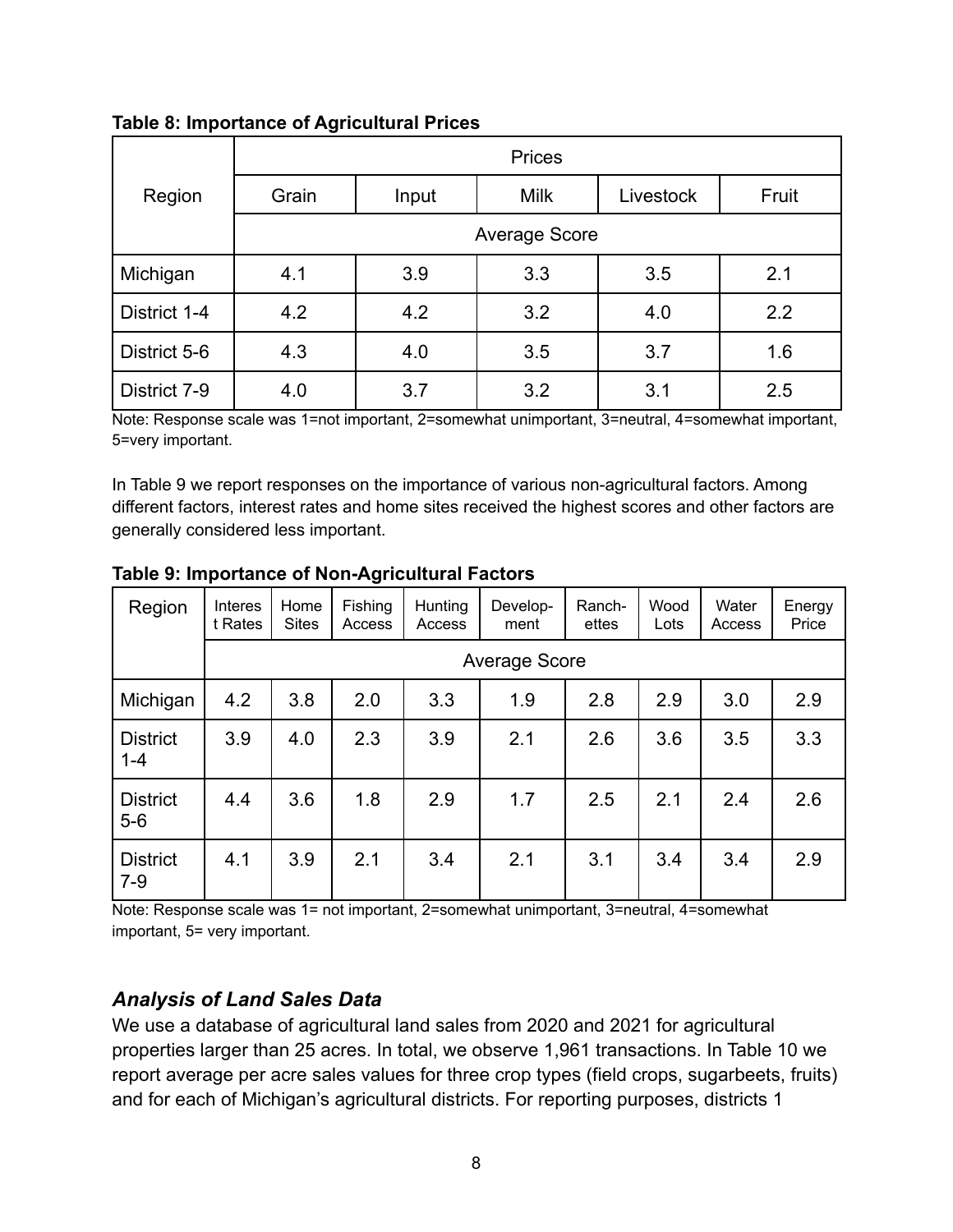through 4 are combined. For field crops, we find the highest average sales value for properties in District 7 in the southwestern portion of the state. Properties in this district sold for an average value of \$5,165/acre. Field crop properties in District 9 sold for an average of \$4,414/acre. Elsewhere in the state, values tended to be around \$4,000/acre, with the exception of Districts 1 through 4, where the average sales value was \$3,061. Sales of sugarbeet farms occurred only in Districts 5 and 6. In District 5 this land sold for \$4,595 and in District 6 this land sold for \$3,811/acre. Parcels with a history of fruit cultivation had the highest value. In the northern region, which includes large amounts of cherry and grape cultivation, these parcels sold for an average of \$6,972. In District 7, where land is more likely to be allocated to apples, grapes, or blueberries, these parcels sold for an average of \$4,563.

| Region            | <b>Field Crop</b> | Sugarbeets | Fruits    |  |  |  |  |  |
|-------------------|-------------------|------------|-----------|--|--|--|--|--|
|                   | \$/acre           |            |           |  |  |  |  |  |
| Michigan          | 4,208             | 3,992      | 5,475     |  |  |  |  |  |
| District 1-4      | 3,061             | <b>NA</b>  | 6,972     |  |  |  |  |  |
| District 5        | 3,911             | 4,595      | <b>NA</b> |  |  |  |  |  |
| District 6        | 4,073             | 3,811      | <b>NA</b> |  |  |  |  |  |
| <b>District 7</b> | 5,165             | <b>NA</b>  | 4,563     |  |  |  |  |  |
| District 8        | 4,061             | <b>NA</b>  | <b>NA</b> |  |  |  |  |  |
| District 9        | 4,414             | <b>NA</b>  | <b>NA</b> |  |  |  |  |  |

**Table 10: Average Agricultural Land Values with Sales Data, 2020-2021**

Note1: Field Crop includes corn, soybeans, dry beans, alfalfa, winter wheat, wheat, oats, rye, sorghum, and other small grains.

Note2: Fruits category includes apples, grapes, cherries, and blueberries.

Note3: The values are calculated by area weighted average of transaction price per acre.

Note4: Results were only reported when a minimum of three responses were received. "NA" represents zero cases in this table.

## *Comparison of Michigan to other regions*

Table 11 compares average cropland value per acre between Michigan and adjacent states as published by USDA National Agricultural Statistics Service (NASS). The estimates are based on the June Area Survey which is conducted annually.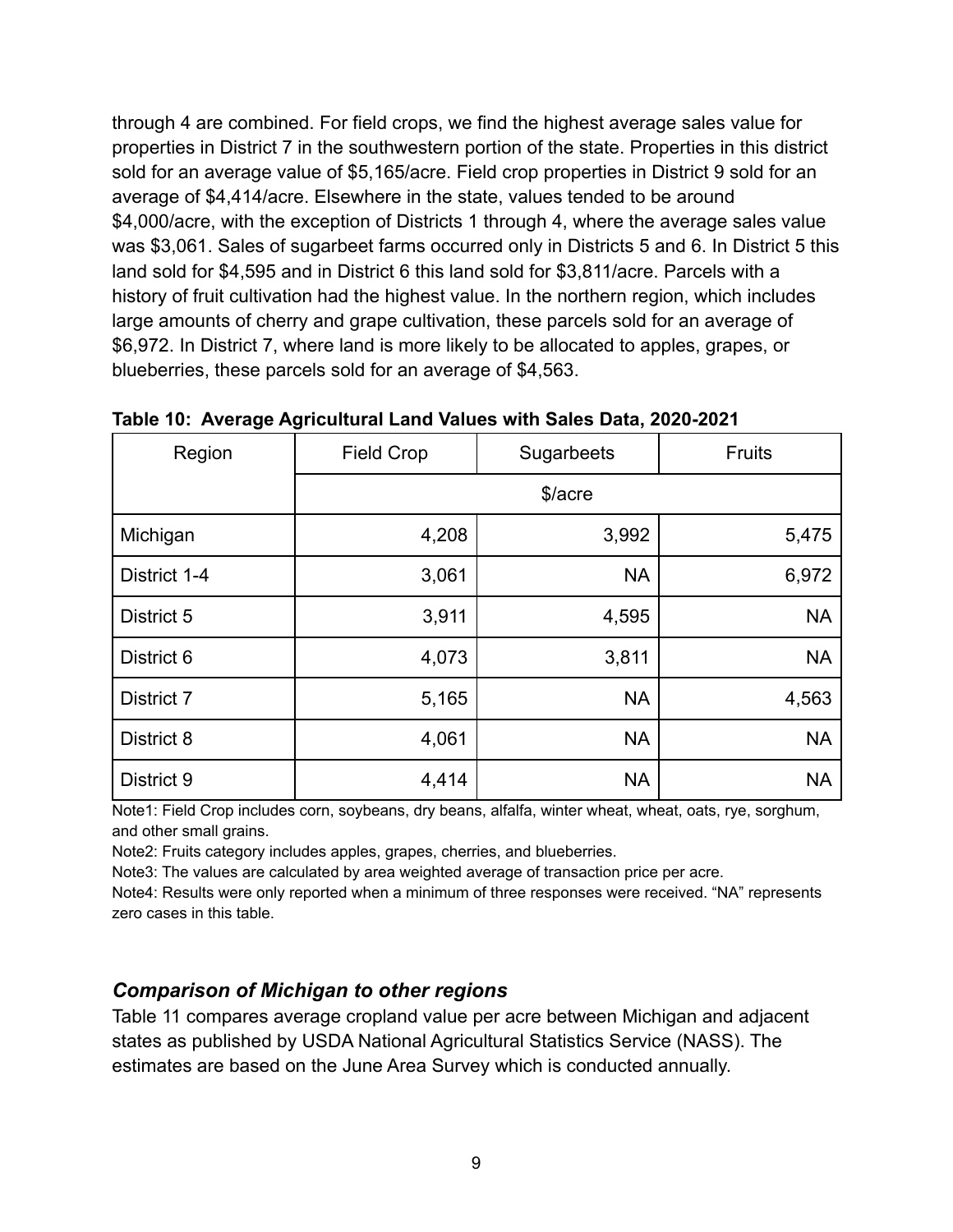Among the different states, croplands in Illinois are valued highest to be \$7,900/acre and the difference from the cropland value in Michigan is \$3,200/acre in 2021. Average cropland value in Iowa is similar to that of Illinois followed by Ohio and Indiana whose average values happen to be the same at \$6,800/are in 2021. Michigan land values increased at a slower pace than in other states.

| <b>State</b>    | 2017    | 2018    | 2019    | 2020    | 2021    | Change<br>2020-2021 |
|-----------------|---------|---------|---------|---------|---------|---------------------|
|                 | \$/acre | \$/acre | \$/acre | \$/acre | \$/acre | percent             |
| Michigan        | 4,580   | 4,510   | 4,500   | 4,480   | 4,700   | 4.9                 |
| Wisconsin       | 4,870   | 4,740   | 4,850   | 4,770   | 5,280   | 10.7                |
| <b>Illinois</b> | 7,210   | 7,280   | 7,300   | 7,300   | 7,900   | 8.2                 |
| Indiana         | 6,300   | 6,210   | 6,210   | 6,210   | 6,800   | 9.5                 |
| Ohio            | 6,150   | 6,320   | 6,400   | 6,460   | 6,800   | 5.3                 |
| US              | 3,030   | 3,100   | 3,160   | 3,160   | 3,380   | 7.0                 |

**Table 11: State-level Cropland Average Value per Acre (from USDA)**

Note: The value of land used to grow field crops, vegetables, or land harvested for hay. Source: USDA. National Agricultural Statistics Service. August 2021. [https://www.nass.usda.gov/Publications/Todays\\_Reports/reports/land0821.pdf.](https://www.nass.usda.gov/Publications/Todays_Reports/reports/land0821.pdf)

Table 12 shows average pasture value per acre in Michigan and nearby states. In general, the average value of pasture in these states stayed almost flat from 2017 to 2020. In the case of pasture in Michigan, the value only ranged from \$2,590/acre to \$2,620/acre. In 2021, however, we could see an increase in the value of pasture in these states where the increase in Wisconsin was highest at 12% followed by Illinois and Michigan. The differences in pasture value is not as noticeable as those in cropland value. The value of pasture is highest in Ohio in 2021 followed by Illinois and Michigan.